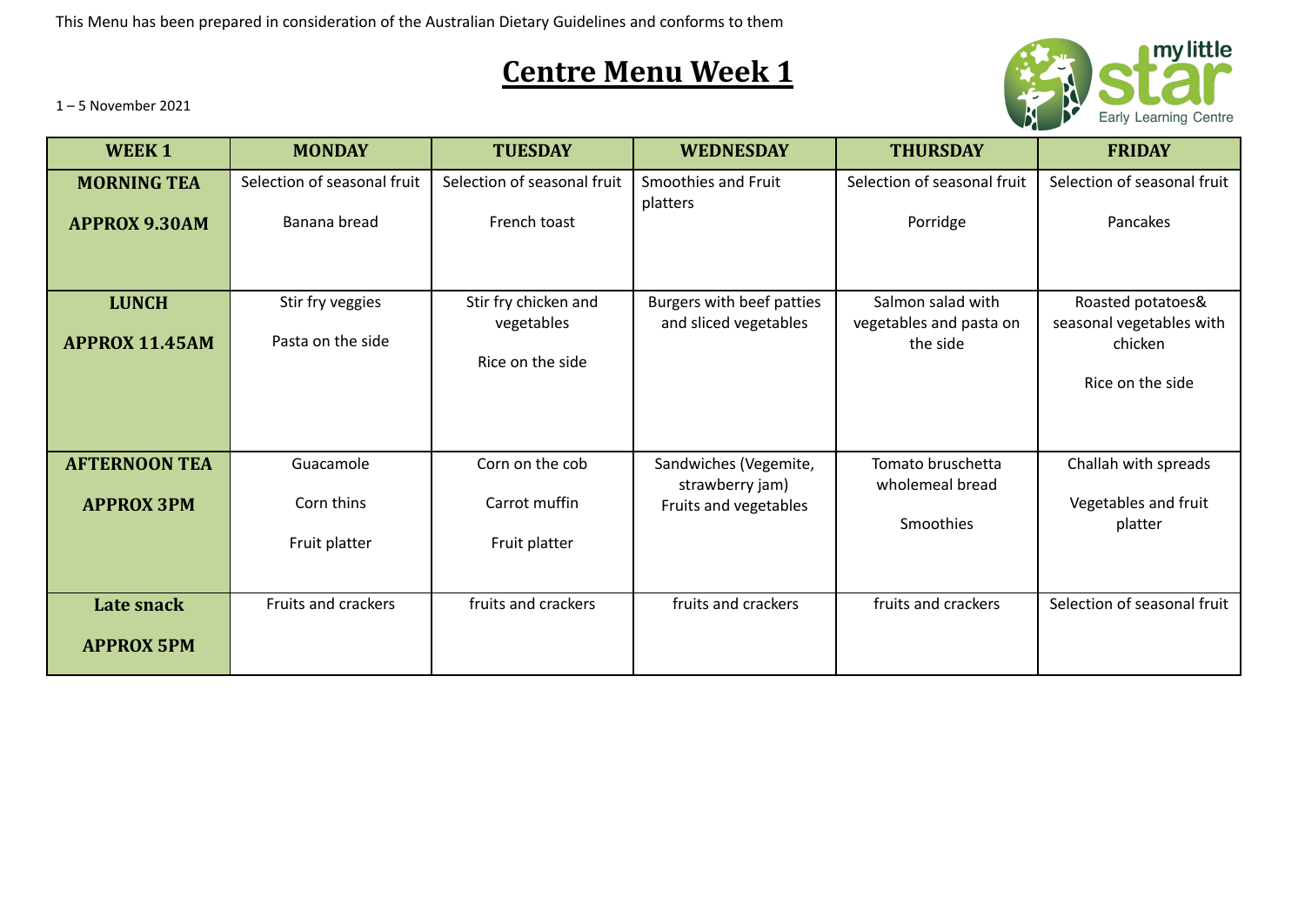This Menu has been prepared in consideration of the Australian Dietary Guidelines and conforms to them

## **Centre Menu Week 2**



8 – 12 November 2021

| <b>WEEK2</b>             | <b>MONDAY</b>                                  | <b>TUESDAY</b>                        | <b>WEDNESDAY</b>                        | <b>THURSDAY</b>             | <b>FRIDAY</b>                         |
|--------------------------|------------------------------------------------|---------------------------------------|-----------------------------------------|-----------------------------|---------------------------------------|
| <b>MORNING TEA</b>       | Fresh fruit                                    | Selection of seasonal fruit           | Selection of seasonal fruit             | Selection of seasonal fruit | Selection of seasonal Fruit           |
| <b>APPROX 9.30AM</b>     | Scrambled eggs                                 | Pancakes                              | <b>Banana bread</b>                     | <b>Smoothies</b>            | Porridge                              |
|                          |                                                |                                       |                                         |                             |                                       |
| <b>LUNCH</b>             | Vegetarian fried rice                          | Chicken and vegetable<br>soup         | Spaghetti Bolognese<br>minced meat with | Tuna patties                | Roasted chicken and<br>vegetables     |
| <b>APPROX</b><br>11.45AM | Beans on the side                              | Wholemeal bread                       | vegetables                              | Creamy pasta on the side    | Rice on the side                      |
|                          |                                                |                                       |                                         |                             |                                       |
|                          |                                                |                                       |                                         |                             |                                       |
| <b>AFTERNOON TEA</b>     | Fruits and vegetable sticks<br>with corn thins | Zucchini muffins                      | Smoothie                                | Fruit platter               | Challah with spreads                  |
| <b>APPROX 3PM</b>        | <b>Hummus</b>                                  | Fruits platter and<br>vegetable stick | Corn on the cob                         | crackers                    | Fruit platter and vegetable<br>sticks |
|                          |                                                |                                       | Fruit platters                          |                             |                                       |
|                          |                                                |                                       |                                         |                             |                                       |
|                          |                                                |                                       |                                         |                             |                                       |
| Late snack               | fruits and crackers                            | fruits and crackers                   | fruits and crackers fruit               | fruits and crackers         | Selection of seasonal fruit           |
| <b>APPROX 5PM</b>        |                                                |                                       |                                         |                             |                                       |
|                          |                                                |                                       |                                         |                             |                                       |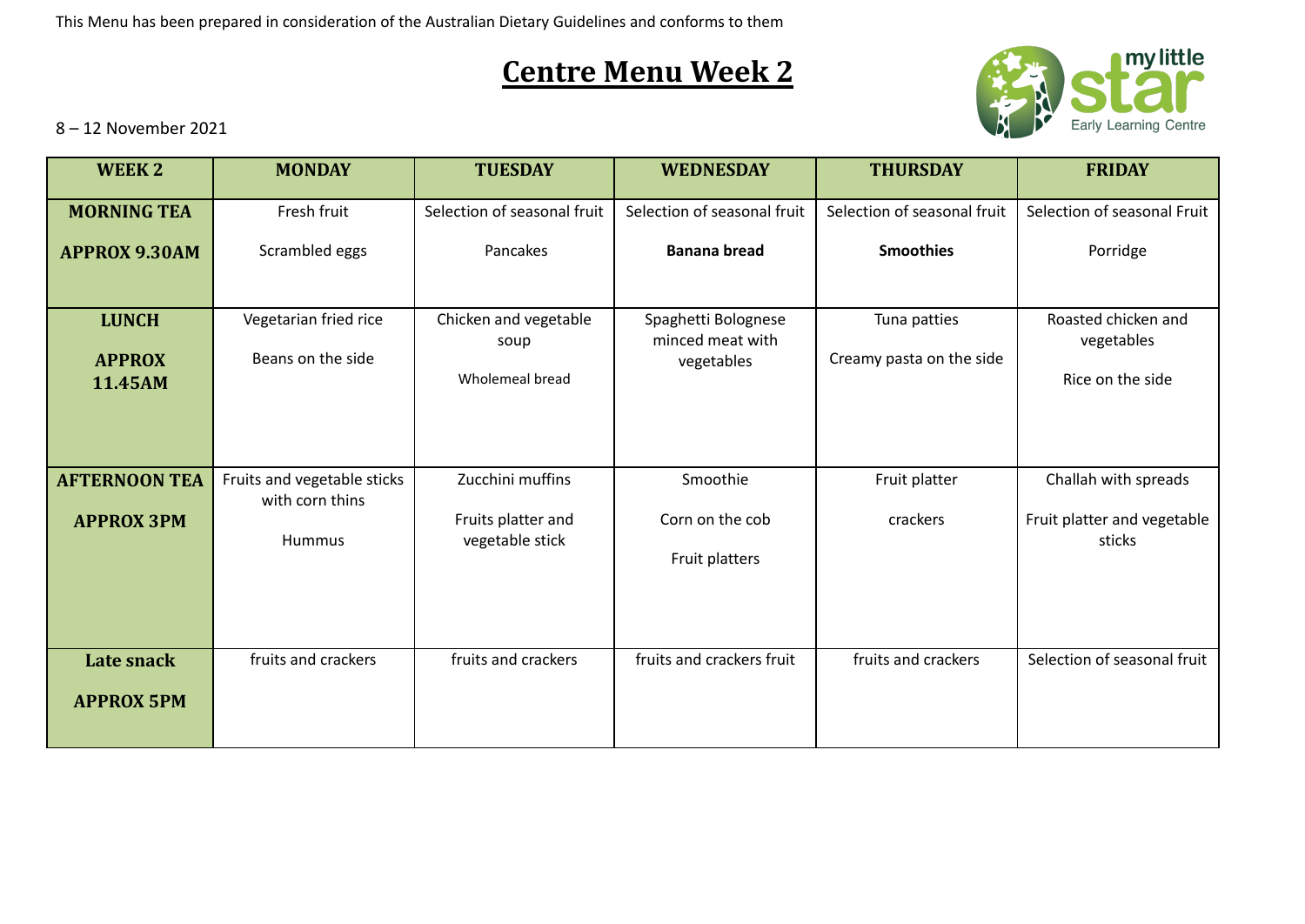

## **Centre Menu Week 3**

18 – 22 October 2021

| WEEK 3                | <b>MONDAY</b>                                 | <b>TUESDAY</b>                  | <b>WEDNESDAY</b>                         | <b>THURSDAY</b>                   | <b>FRIDAY</b>                      |
|-----------------------|-----------------------------------------------|---------------------------------|------------------------------------------|-----------------------------------|------------------------------------|
| <b>MORNING TEA</b>    | Selection of seasonal fruit                   | Selection of seasonal fruit     | Selection of seasonal fruit              | Selection of seasonal fruit       | Selection of seasonal<br>Fruit     |
| <b>APPROX 9:30AM</b>  | French toast                                  | omelette                        | porridge                                 | <b>Pancakes</b>                   | Smoothie                           |
|                       |                                               |                                 |                                          |                                   |                                    |
| <b>LUNCH</b>          | Beef and broccoli stir fry<br>with brown rice | Chicken and vegetable<br>soup   | Chicken stir fry with<br>veggies         | Meat balls in Napolitano<br>sauce | Roasted chicken with<br>vegetables |
| <b>APPROX 11.45AM</b> |                                               | Wholemeal bread                 | Rice on the side                         | Pasta on the side                 | Rice on the side                   |
| <b>AFTERNOON TEA</b>  | Vegetable Sticks                              | Selection of seasonal fruit     | Selection of seasonal fruit              | Selection of seasonal fruit       | Challah with spreads               |
| <b>APPROX 3PM</b>     | Fruit platters<br>Crackers                    | Corn on the cob, green<br>beans | Tomato bruschetta and<br>wholemeal toast | Corn thins                        | Selection of seasonal fruit        |
| Late snack            | fruits and crackers                           | fruits and crackers             | fruits and crackers                      | fruits and crackers               | Selection of seasonal fruit        |
| <b>APPROX 5PM</b>     |                                               |                                 |                                          |                                   |                                    |